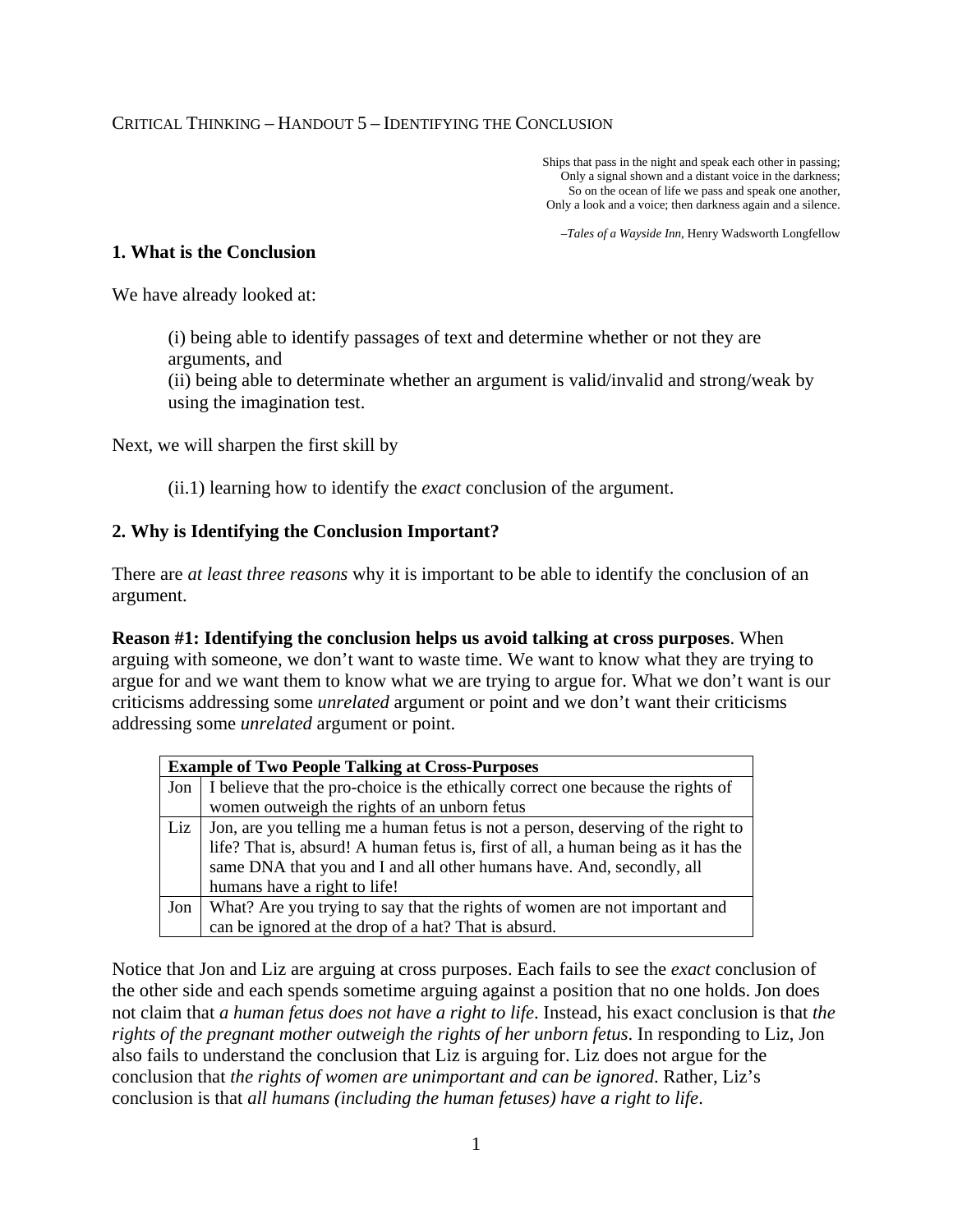A second example of talking cross-purposes concerns The Pennsylvania State University's 20[1](#page-1-0)3 institution of a health-care initiative for employees.<sup>1</sup> This recent initiative requires Penn State employees to answer questions about their medical history in an online medical questionnaire and undergo a physical examination (biometric screening). Failure to do so results in a \$100 per month surcharge. A number of employees have criticized the initiative as inappropriate, claiming that the plan is coercive and invades their right to privacy. In response to the initiative, Matthew C. Woessner, associate professor of political science and public policy at Penn State Harrisburg, suggests that employees should submit to the requirements but to give bogus answers rather than disclose their confidential medical information. Jill Shockey, a spokeswoman for Penn State, has responded saying that responses to the online health questionnaire will remain confidential and that Penn State will only get aggregated data from the questionnaire.

The above is, to some extent, an example of two groups talking at cross-purposes. The employees of Penn State argue as follows:

P1: Any health-care initiative instituted by an employer that coerces employees to give up their basic human rights is morally wrong.

P2: Penn State's new health-care initiative involves a medical questionnaire that coerces employees to disclose confidential information about their medical history and their personal habits.

C: Therefore, Penn State's new health-care initiative is morally wrong insofar as it coerces employees to disclose personal medical information.

At least from the excerpt above, Shockey does not address the *exact* conclusion of the argument above (however, this is probably excusable given that argument was not expressed so perspicuously). Shockey contends that *the results from the questionnaire will remain confidential*. But, the concern raised by employees is not whether the information will remain confidential; instead, the conclusion of the argument above is that the health-care initiative is morally wrong insofar it is pressures employees reveal medical information about themselves.

**Reason #2: Identifying the exact conclusion is important because it plays an important role in determining how we evaluate an argument** since one set of premises can weakly support a conclusion  $C_1$  and strongly support a different conclusion and  $C_2$ .





<span id="page-1-0"></span><sup>&</sup>lt;sup>1</sup> 30 June 2013 *Chronicle of Higher Education* "Professor Urges 'Civil Resistance' to New Penn State Health-Care Rules" by Robin Wilson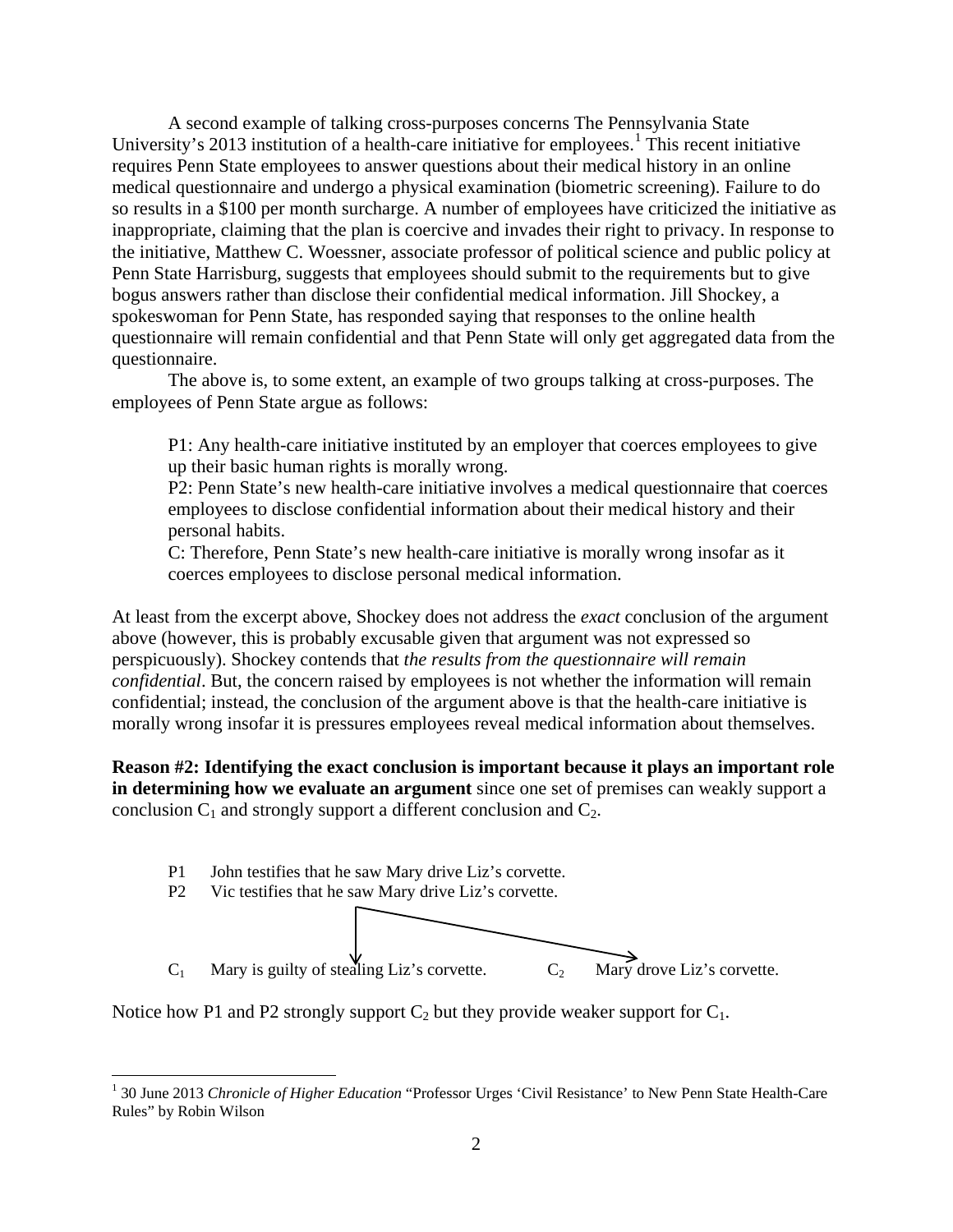**Reason #3: Identifying the conclusion helps us realize what practical consequences will result, how we should behave, or how we should think if we accept the argument**. Consider the following case:

Case #1: A defendant, who was working as a nurse in hospice care, is accused of murdering an elderly person. After a long trial, the defendant is found *not guilty*. Most of the jurors thought that the defendant likely committed the crime, but much of the evidence acquired by the police was ruled inadmissible. As the defendant leaves the courtroom, he triumphantly declares that he has been found *innocent* and says he is looking forward to returning to his job at the hospital.

Now imagine that you are the defendant's employer. If you understood the conclusion of the case (i.e., the jury's verdict) to be that the defendant is *innocent*, you might welcome the wrongfully accused employee back to work. The reason you would do this is because he has been *shown* to not have committed the crime. But, this is not the exact conclusion of the trial. In finding the defendant *not guilty*, the jury found that *the prosecution could not lawfully prove that the defendant committed the crime*.

That is, there is a difference between (1) proving someone *innocent* (not guilty) and (2) *establishing that someone has not been proven guilty.*

(1) requires an argument showing that the defendant *did not do the crime* (2) requires showing that *the prosecution has not proven that the defendant did do the crime*.

The threshold for establishing (2) is much lower and makes a *practical* difference for how you think about the defendant and how you might behave toward him or her. (2) can be achieved by showing the prosecution does not have evidence to support their argument that the defendant did the crime, e.g. no witnesses or unreliable witnesses, no forensic evidence, etc.

# **3. How to Identify the Exact Conclusion**

Identifying the conclusion of an argument is *critical thinking skill*. As with many skills, it can be developed.

**Tip #1:** The conclusion of an argument is often marked by certain stock phrases call **conclusion indicators**. These are different than terms that terms that mark reasons or premises

| <b>Premise Markers</b>    | <b>Example</b>                                         |
|---------------------------|--------------------------------------------------------|
| Since                     | Since John ran a red light, it follows that he is a    |
|                           | criminal.                                              |
| Because                   | John is a criminal <i>because</i> he ran a red light.  |
| For                       | John is a criminal for he ran a red light.             |
| On Account of             | On account of the fact that John red light, it follows |
|                           | that John is a criminal.                               |
|                           |                                                        |
| <b>Conclusion Markers</b> |                                                        |
| Therefore                 | John ran a red light. Therefore, he is a criminal.     |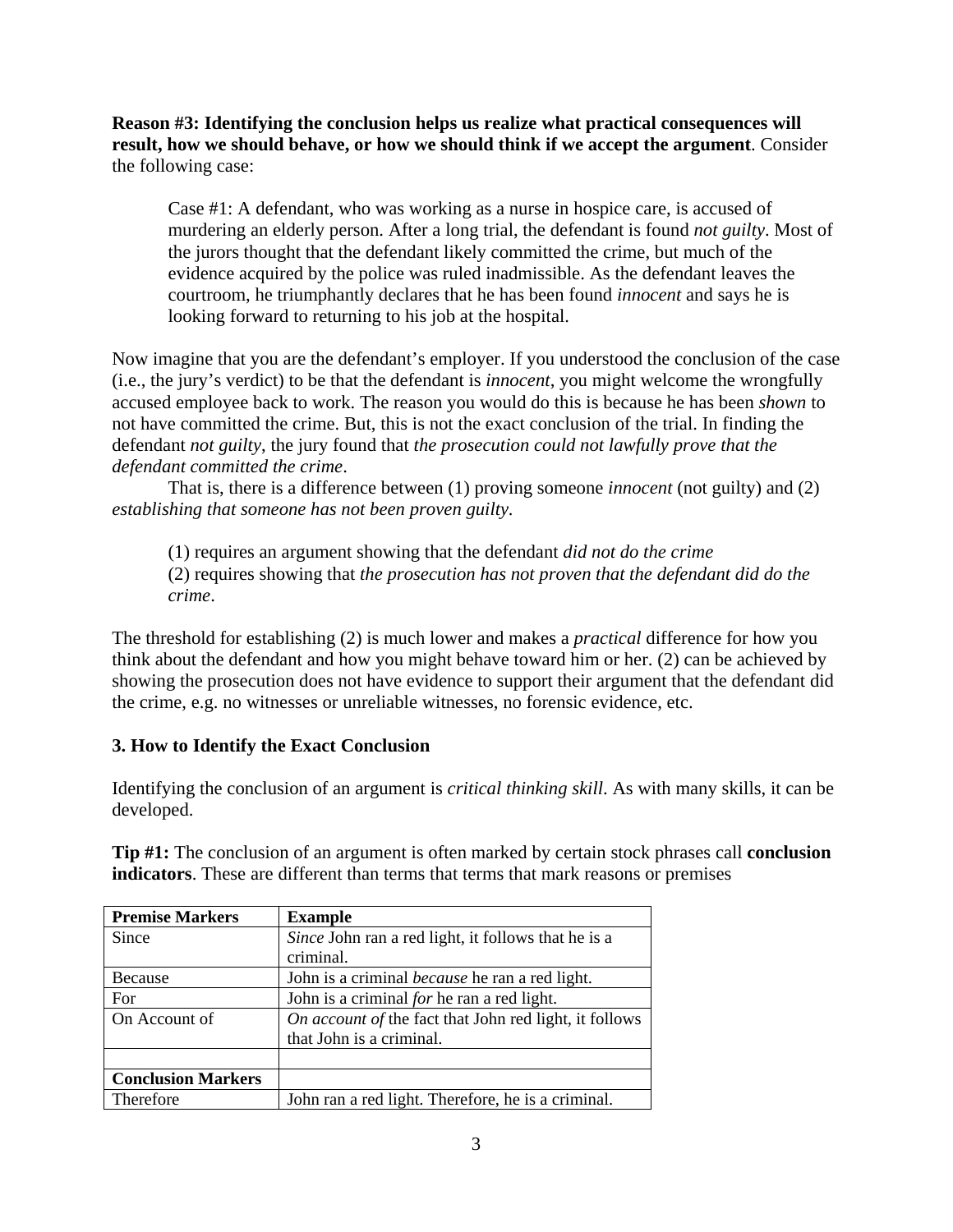| Consequently    | John ran a red light. Consequently, he is a criminal. |
|-----------------|-------------------------------------------------------|
| In conclusion   | John ran a red light. In conclusion, John is a        |
|                 | criminal.                                             |
| It follows that |                                                       |
| Hence           |                                                       |
| Thus            |                                                       |
| As a result     |                                                       |
| So              |                                                       |

However, note that just because a proposition has a conclusion marker does not mean it is the conclusion of an argument. Many of terms and phrases that belong to the category of premise or conclusion markers perform a different role. For example, the premise marker "since" can mark a point in time, e.g. John has been a criminal *since* 1995, while the conclusion marker "as a result" can represent the next event in a sequence, e.g. John didn't show up to the party, as a result we didn't have beer.

**Tip #2:** The conclusion of an argument can be identified by asking and successfully answering any one of the following questions concerning a passage of text:

What is the argument trying to establish or prove? What is the arguer trying to convince you of? What is the aim of the argument? If I accept this argument, what am I supposed to believe?

## *Test Your Knowledge – Identify the Conclusion*

Autonomy, or the ability to make rules for one's self, is a basic human right. A government's restriction of our autonomy through law should be limited to cases where an individual's autonomy causes harm (or poses a serious threat) to someone else. An individual's choice to use of marijuana does not cause harm or pose a serious threat to someone else. Marijuana should be legalized.

**Tip #3:** If you get stuck, perform the "therefore test". Suppose you have an argument with five propositions: P, Q, R, S, T. By means of other tests, you have decided that the conclusion is **P** or **Q**. If you must make a decision, construct two different arguments, one with **Q** as the conclusion and another with **P** as the conclusion:

Argument #1: Q, R, S, T, therefore P. Argument #2: P, R, S, T, therefore Q.

If one of the arguments is more plausible, choose the conclusion of that argument as the conclusion. NOTE: this is a slightly controversial assumption we are making here, but we will get back to this in a later chapter.

**Example of the "Therefore Test"**

Example: *We should ban all assault rifles. Assault rifles kill people. Killing people is wrong. There should be*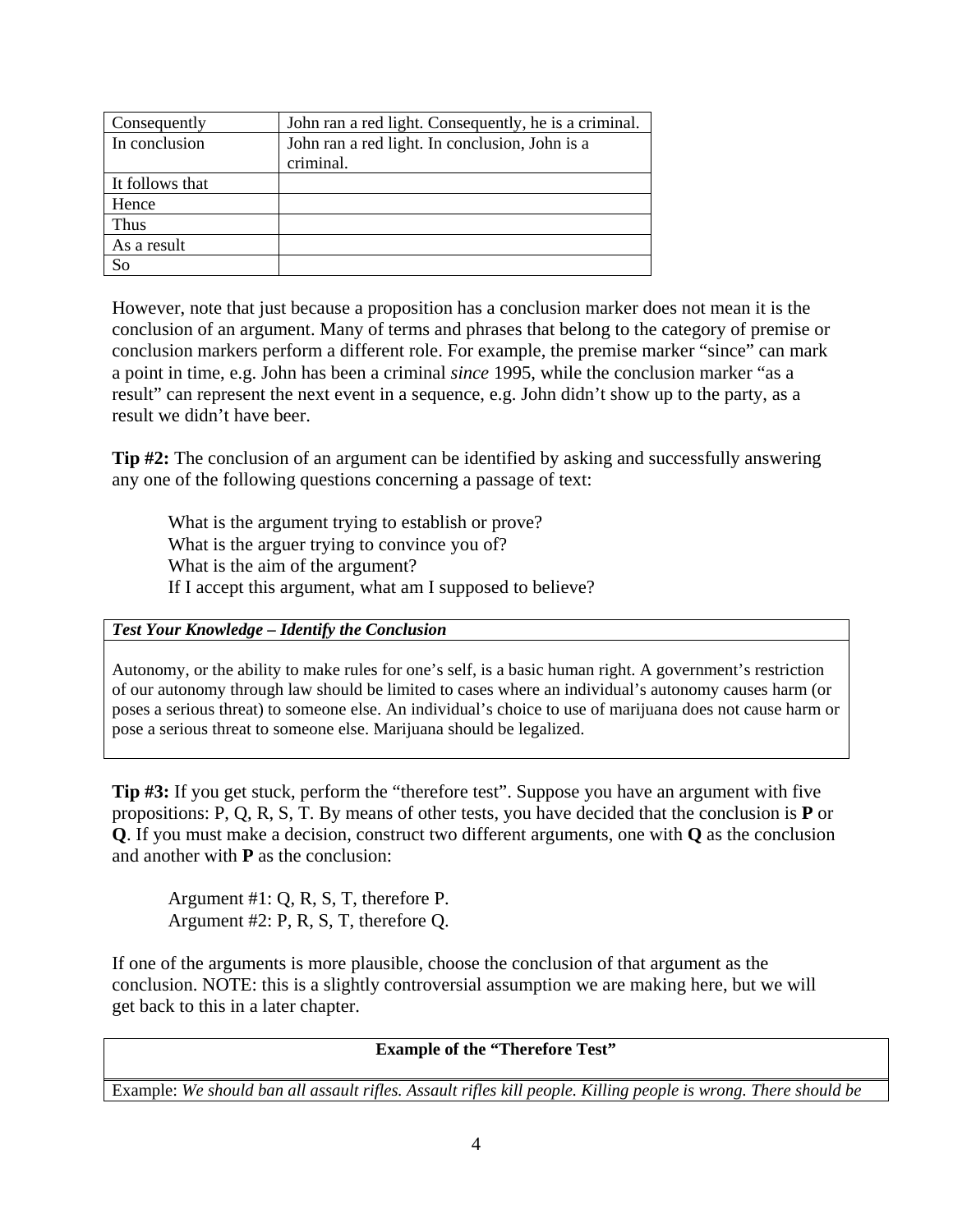| bans for all actions that are wrong.              |    |                                                   |  |  |  |
|---------------------------------------------------|----|---------------------------------------------------|--|--|--|
| P1: We should ban all assault rifles.             | OR | P1: Assault rifles kill people.                   |  |  |  |
| P2: Killing people is wrong.                      |    | P2: Killing people is wrong.                      |  |  |  |
| P3: There should be bans for all actions that are |    | P3: There should be bans for all actions that are |  |  |  |
| wrong.                                            |    | wrong.                                            |  |  |  |
| C: Therefore, assault rifles kill people.         |    | C: Therefore, we should ban all assault rifles.   |  |  |  |

**Tip #4:** Sometimes the conclusion is more exact than the one that is explicitly stated. When this is the case, (i) include any information that the arguer assumes but does not state and (ii) use some common-sense facts about human beings and communication in general to *infer the exact conclusion.*

## **Example of an Argument whose Conclusion is not Explicit**

Many people want to increase laws that regulate the possession of firearms. In response to those who want to strip away our right to bear arms, I have a simple argument: Guns don't kill people, people kill people. It is impossible for the trigger of a gun to be pulled without someone pulling it.

In the above argument, note that the arguer explicitly proves the proposition that *It is not the case that guns kill people; rather, it is people with guns who kill people*. However, it is unclear why the arguer would argue for something so obvious.

#### **Exercises**

- A. Determine the exact conclusion of the following arguments (it may be unstated):
- 1. With all environmental laws in place, people still do not take the environment's health seriously. Some fail to recycle accordingly, and live "green" in general. We must conclude that stricter environmental laws should be enforced.
- 2. We should ban all sports from our society. Individuals who play sports tend to be more prone to fighting, accident, and injury. In addition, all of this fighting does not set a good example for the children.
- 3. Testing cosmetics on animals is morally wrong, a form of animal cruelty, and anyone who does it is an evil person. First, most of the cosmetics that pass in animals during testing, is not suitable for humans. Second, there are so many other non-animal research methods that are more accurate. Third, testing on animals is unnecessary since the world truly does not need another lipstick, soap, or food ingredient.
- 4. Steroids should be banned from sports. Steroids are dangerous to the athletes, and they also create an unfair athletic advantage to athletes. This unfair advantage can lower the integrity of the sport.
- 5. It makes little sense as to why the drinking age is 21. Teens become adults at the age of 18. Once a teen becomes an adult, he or she is capable of many decisions. The adult can enter into the military which can be life threatening. He or she can also vote on who the next president of America will be which could cause the rise or downfall of the country. These important are not nearly as dangerous as having an alcoholic beverage at dinner though.
- 6. State College Borough paid various bars in State College \$5000 a piece to keep their doors closed on Penn State's famous student holiday "State Paddy's Day." In previous years bars made near \$20,000 dollars on "State Paddy's Day" alone. So rather than allowing many bars a huge profit for that one day, the borough urged all of them to shut down and spoil the fun. Centre County should put tax dollars toward more productive use, rather than hindering the profits of local businesses.

### **4. Complex Conclusions**

The examples we have thus far considered are one where the conclusion has been a simple proposition. In developing the skill even further, it is worthwhile to consider some cases where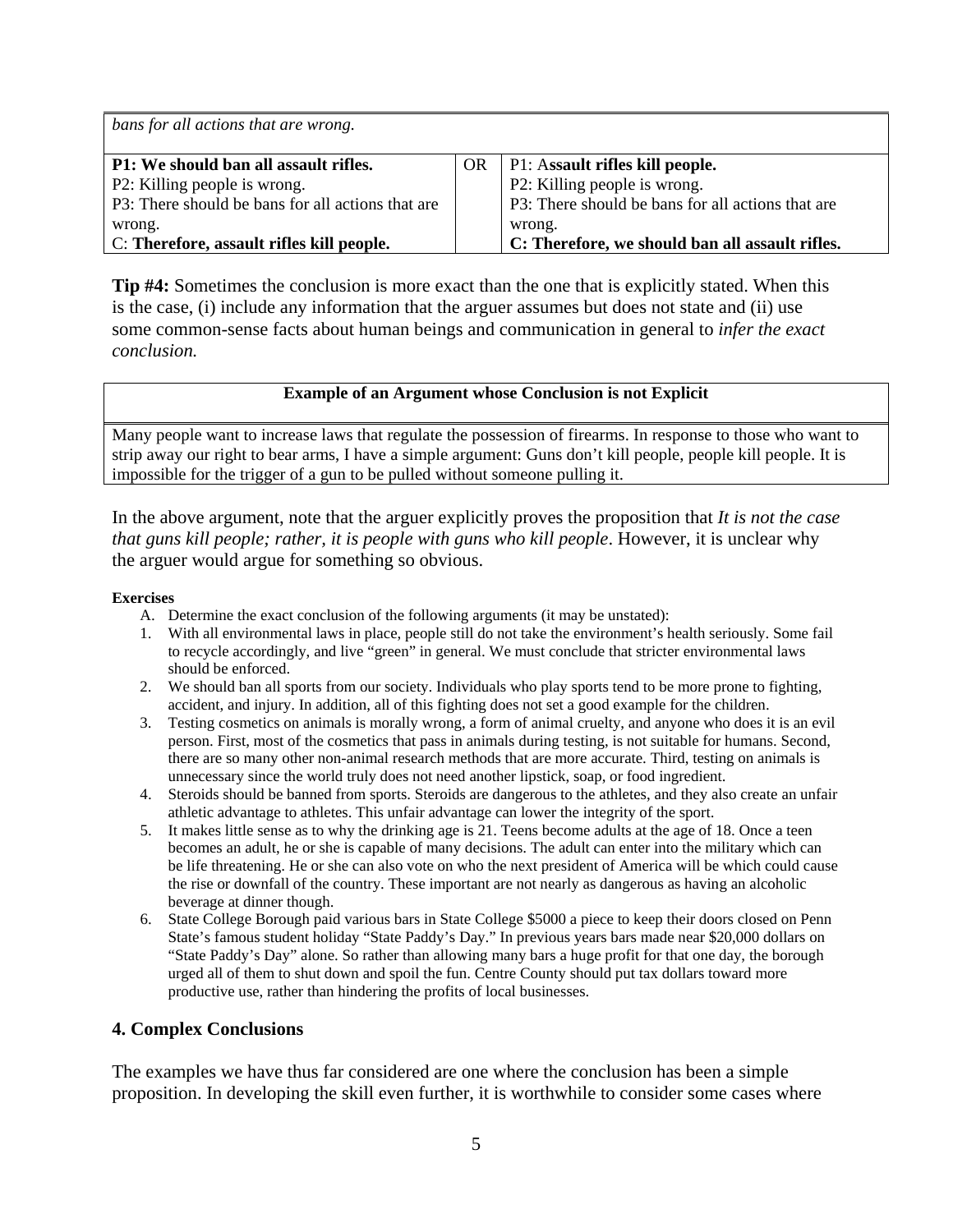the conclusion is *complex* or involves *multiple-parts*. In everyday life, in your job, or in real-life arguments, you will often find individuals arguing for highly complex conclusions. Your boss may argue that Apple Inc. stock will rise *and* IBM Inc. stock will fall. So that you don't talk at cross-purposes, improperly evaluate, or fail to understand the proper consequences of his argument, it is important to understand that any argument given to support this conclusion needs to support *both* parts of this conclusion.

Consider the charge for *breaking or entering* (p. 69) in North Carolina. In order for a defendant to be found guilty of breaking or entering, the prosecution must prove that the defendant committed *all* of the following beyond a reasonable doubt:

Condition #1: there was a breaking or entering, AND

Condition #2: there was a building being broken or entered, AND

Condition #3: the owner or tenant did not consent to the breaking or entering, AND Condition #4: at the time of the breaking or entering, the defendant intended to commit some specific felony.

The exact conclusion that a prosecutor needs to establish is that the accused committed Condition #1, #2, #3, and #4. However, especially when that conclusion is complex, some individuals lose sight of the exact conclusion and only focus on *part* of the conclusion.

| <b>Classroom Exercise:</b> Consider the following situations and determine whether an individual would be |                                                                                                        |  |  |  |
|-----------------------------------------------------------------------------------------------------------|--------------------------------------------------------------------------------------------------------|--|--|--|
| found guilty of breaking or entering:                                                                     |                                                                                                        |  |  |  |
|                                                                                                           |                                                                                                        |  |  |  |
|                                                                                                           | The prosecution has clearly established that the defendant strolled into a building.                   |  |  |  |
| 2                                                                                                         | The prosecution has clearly established that the defendant used an axe to enter a building.            |  |  |  |
| 3                                                                                                         | The prosecution has clearly established that the defendant used an axe to enter a building and has     |  |  |  |
|                                                                                                           | shown that the defendant did so to steal Mrs. Troisi's jewelry.                                        |  |  |  |
| $\overline{4}$                                                                                            | The prosecution has clearly established that the defendant used an axe to enter a building and has     |  |  |  |
|                                                                                                           | shown that the defendant did so to steal Mrs. Troisi's jewelry and Mrs. Troisi called 911 to alert the |  |  |  |
|                                                                                                           | authorities.                                                                                           |  |  |  |

### **Ex.5-3**

Theft by deception if and only if: A person is guilty of theft by deception if s/he purposely obtains property of another by deception. A person deceives if s/he creates of reinforces a false impression, including false impressions as to law, value, intention, or other state of mind.

Prepare a short (3-5min.) informal presentation that contains an argument why "not guilty" or "guilty" is the correct verdict.

#### *Questions to Consider in crafting your argument*

1a. What is the exact conclusion that the prosecution must prove for a verdict of guilty"?

1b. What is the exact conclusion that they claim they have proved?

1c. Have they proven what they must prove or what they have claimed to have proven?

2a. What is the specific conclusion that the defense must prove for a verdict of "not guilty"?

2b. What is the specific conclusion that the defense claims to have proven?

2c. Have they proven either what they must prove or what they have claimed to have proven?

**Ex.5-4**

Breaking or entering if and only if:

a. there was a breaking or entering, AND